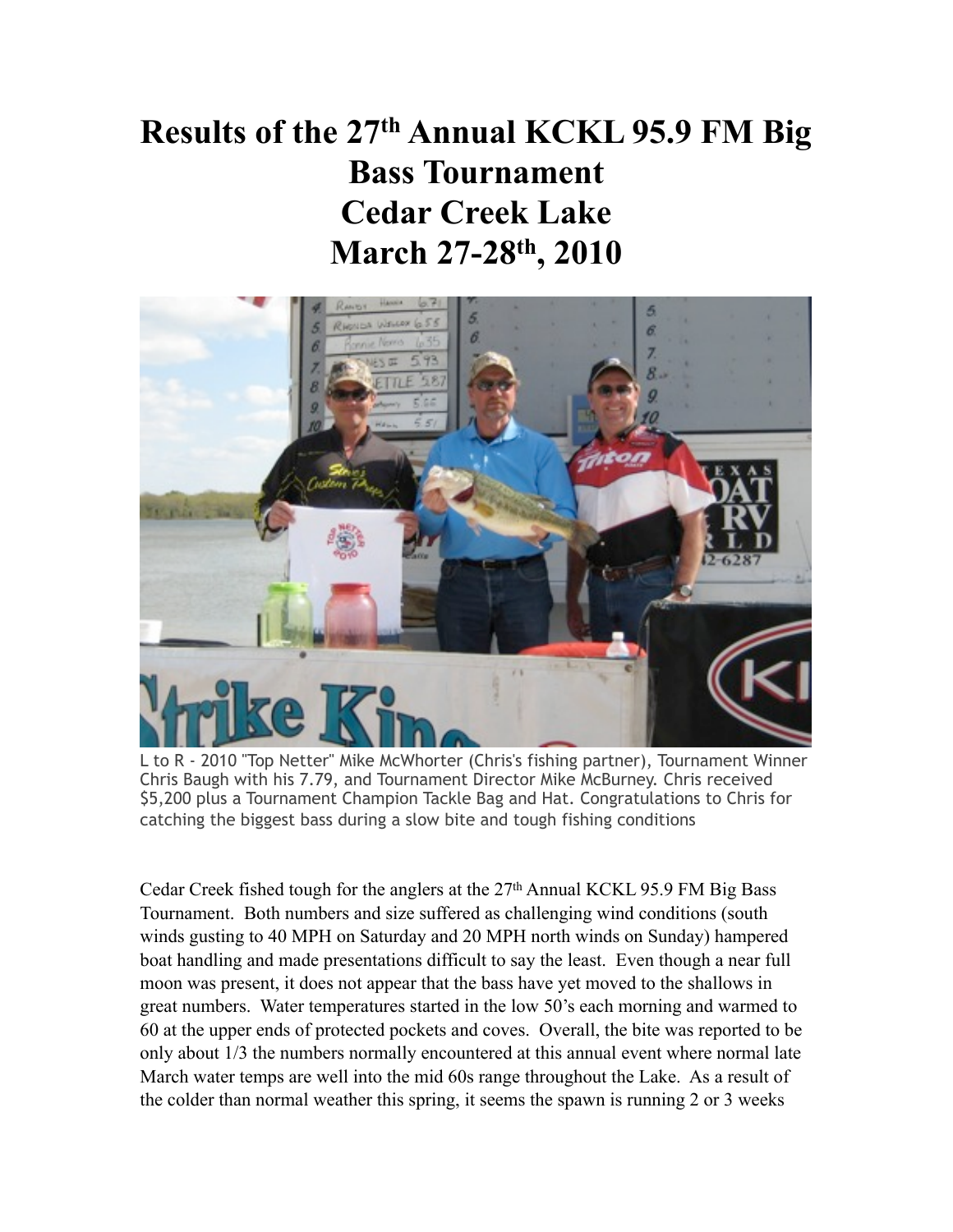late this year (and 4 inches of snow on the ground six days before the Tournament certainly doesn't help!!).



Past KCKL Tournament Winner Gene Dodson brings in a nice hourly Prize contender

With a Tournament having a 27 year history of being fished on the same weekend at the same Lake every year, many interesting comparisons can be done. For example, at 7.79 lbs., this year's winning bass is the lowest winning weight since 1986 and well below the 26 year average of 9.71 lbs. Every year is different, but this year's weather definitely seems to have negatively affected February and March fishing at most of the lakes throughout the North Texas area. Perhaps over the next few weeks we will see the typically strong March fishing patterns develop and hopefully better fishing results will show up a little later in April.

Some anglers say they like a tough Tournament, so if you're in that group, this year's Tournament was one you that would have fit you well - 2 and 3 lb. bass regularly won \$\$ in the Hourly competitions. Four pounders became something to celebrate and a 5+ would put you into the Top 20. By comparison, at this event in late March 1999, there were more than 100 bass over 5 lbs. weighed in over the two competition days and many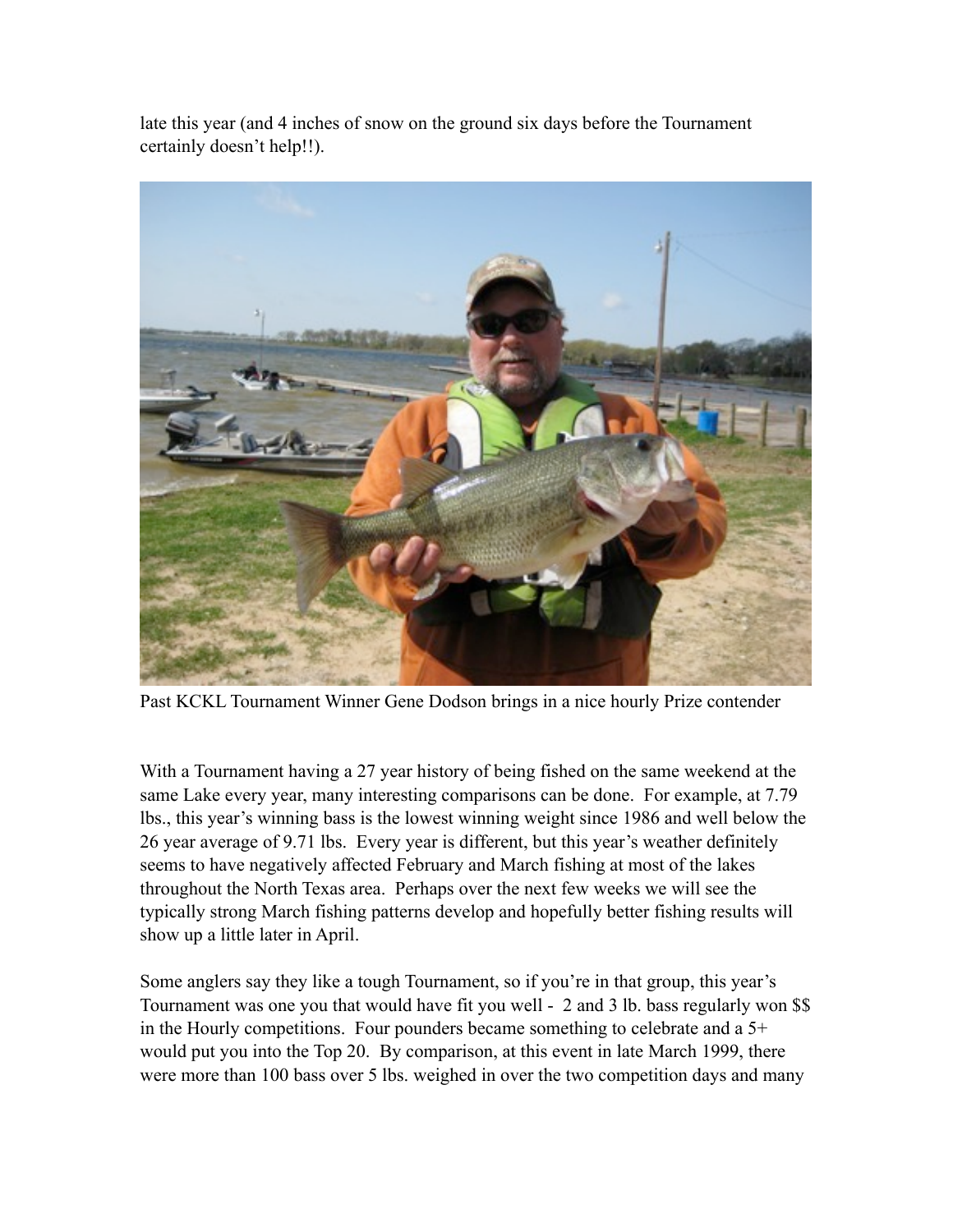five pounders did not place in the Hourly competition at all that year. Even more surprising, that year it took a 6 lb. plus big bass just to break into the Top 50 Finals.

See the Record Breaking 1999 results here http://www.fishingworld.com/KCKLBass/1999/1999Results.html

Even in a tough Tournament, somebody always finds something that will work and those guys bring a few to the scales. Tony and Tommy Climer are shown below as they come in to weigh a fish in one of the Hourly competitions; think they took home 4 or 5 of the 125+ checks paid out.



One of the Special Prizes offered at the Tournament is the Strike King \$500 Bonus Prize. If the angler that finishes in 10<sup>th</sup> Place in the overall Final Standings catches his bass on a Strike King Lure, he wins an additional \$500 cash prize from Strike King. For the 2nd time in the last 12 years, we had a winner of the Bonus Prize. Turner Hall, a member of the University of Arkansas collegiate bass fishing team, finished in 10<sup>th</sup> Place and caught his 5.51 lb. bass on a Strike King Wild Shiner minnow jerkbait.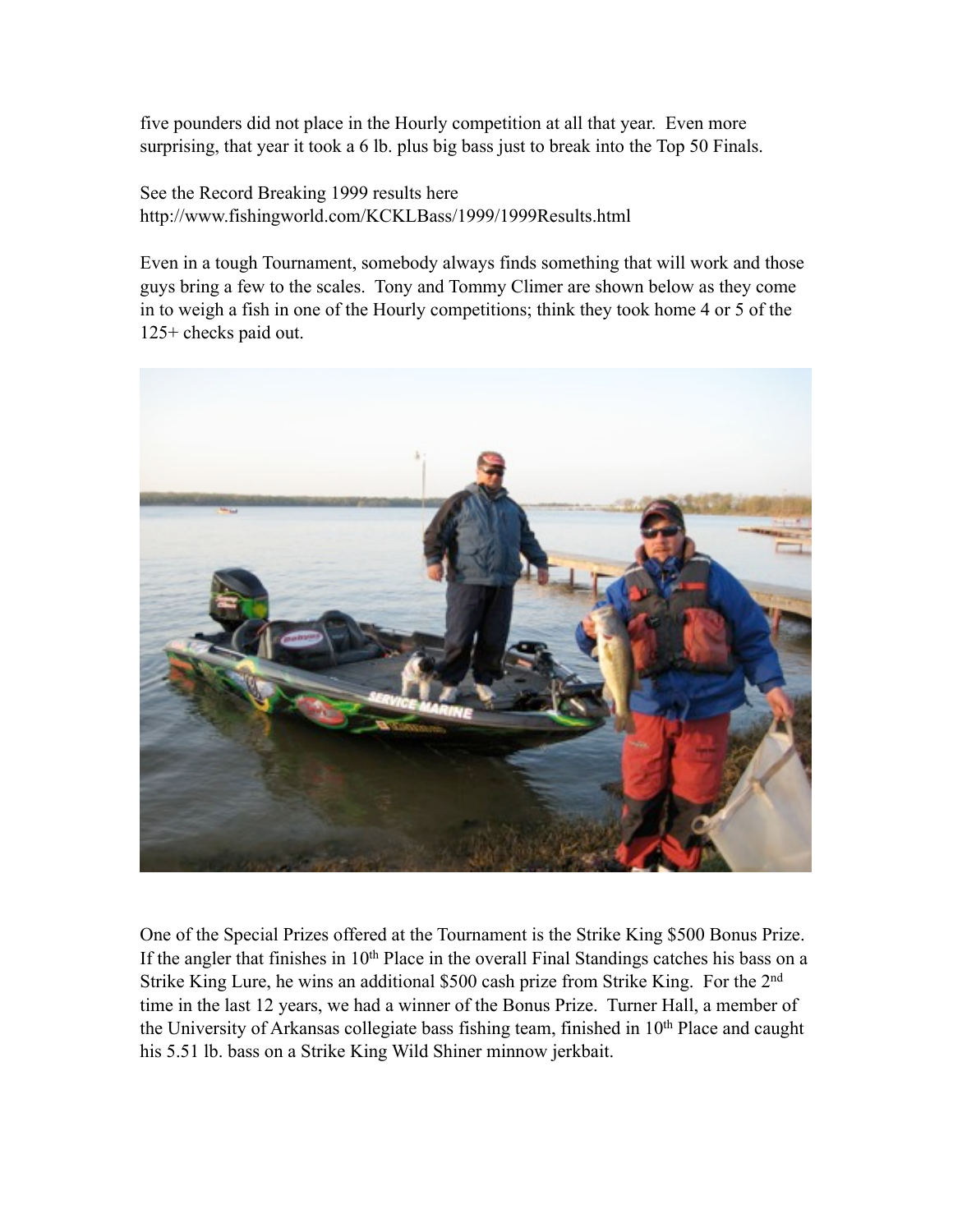

Turner Hall and his extra \$500 Strike King Bonus Lure

This event encourages parents and guardians to bring the kids to compete in the Tournament by offering a \$10 Entry Fee for the Youth participants. Not only do they have their own Youth Division which paid ten Places at \$100, but they are eligible for all other Tournament Prizes including the \$5,000 1st Place.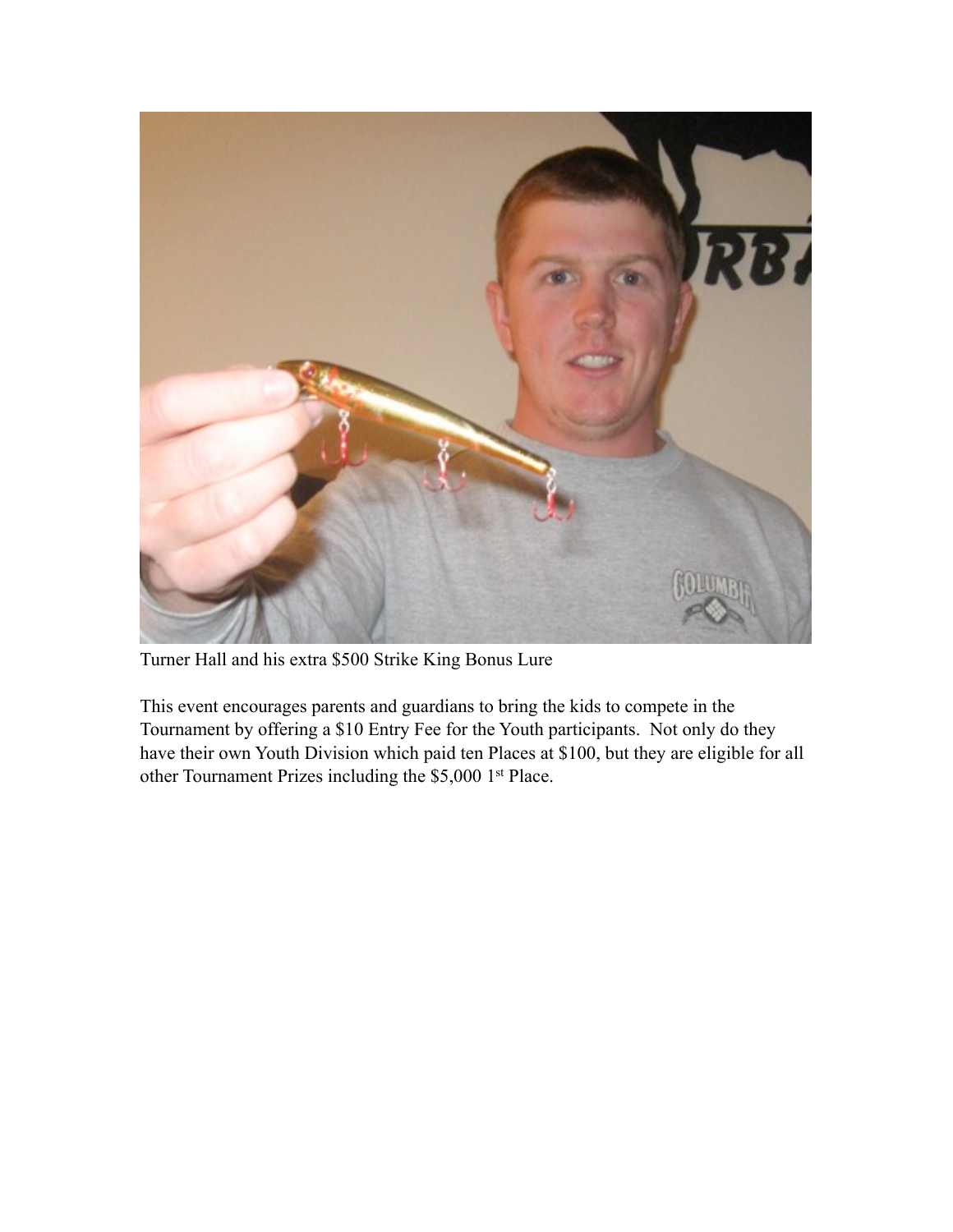

Happy (\$10 Entry Fee) Youth Anglers get to experience the thrill of weighing a fish

Haven't had a Youth win the Tournament yet, but a couple of years back one capable 14 year old junior angler caught a 7+ and took home about \$1500 with a high finish in the Final Standings.

One final interesting tidbit in this year's Tournament was the performance by the lady angler who won the Ladies Division and finished 5th in the overall Final Standings. Rhonda Wilcox didn't have a conventional fishing boat, but utilized a float tube to catch a 6.55 bass and win \$800. We haven't seen anyone fishing the Tournament this way since the west Texas guys come over with their tubes, kayaks, and "water wagons" in the 1980s.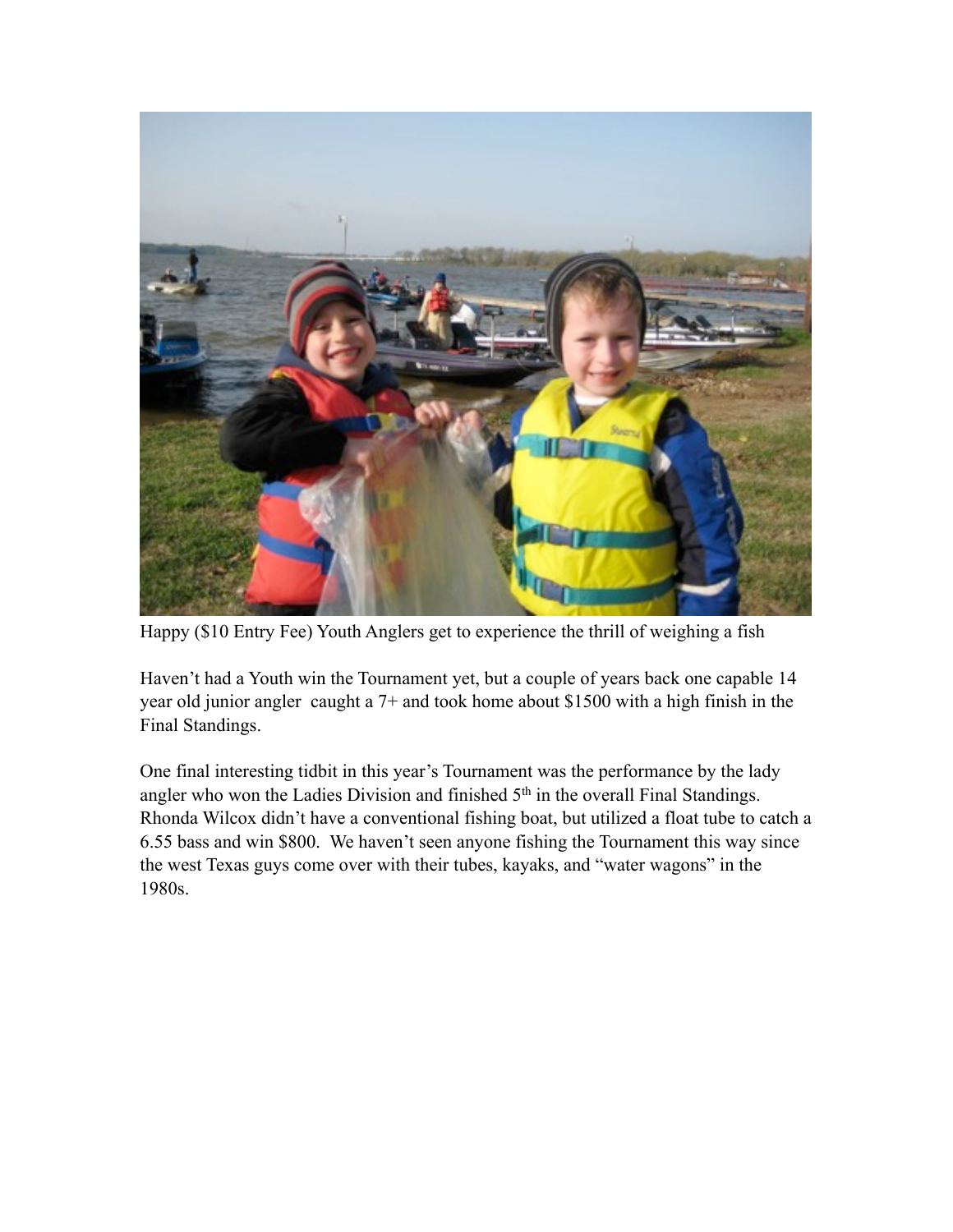

## Final Overall Standings

| Chris Baugh              | 7.79 |
|--------------------------|------|
| <b>Steve White</b>       | 7.15 |
| Travis Klepper           | 6.85 |
| Randy Hanna              | 6.71 |
| Rhonda Wilcox            | 6.55 |
| Ronnie Norris            | 6.35 |
| J.T. Jones III           | 5.93 |
| Mike Settle              | 5.87 |
| <b>Bobby Montgomery</b>  | 5.66 |
| Turner Hall              | 5.51 |
| Greg McFadin             | 5.40 |
| Gene Dodson              | 5.29 |
| <b>Steve Kaye</b>        | 5.29 |
| <b>Steve Silvertooth</b> | 5.16 |
| 15.<br>Donnie Covert     | 5.03 |
| Tony Climer              | 4.86 |
|                          |      |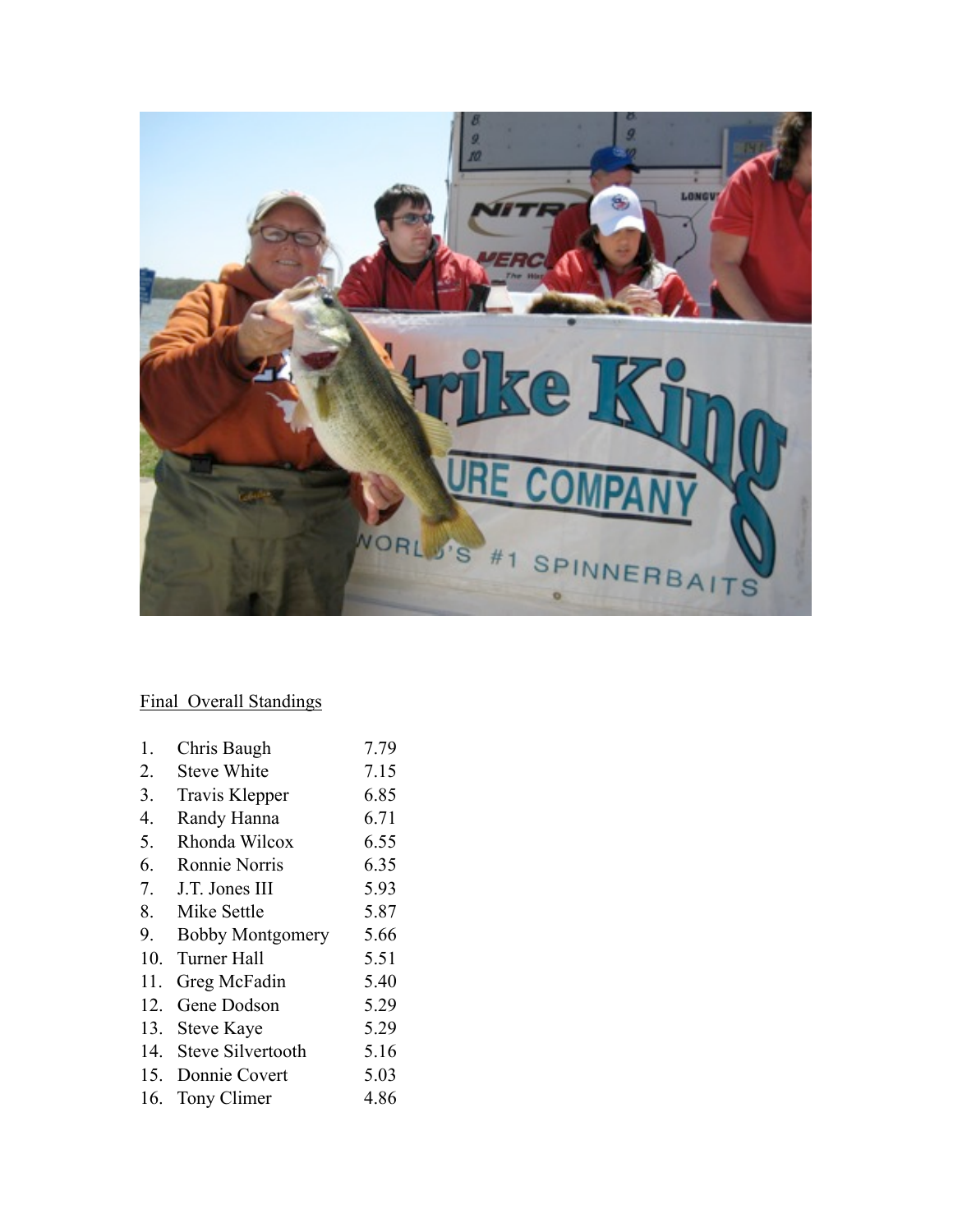| 17. Dee Banks    | 4.72 |
|------------------|------|
| 18. Billy Lawson | 4.72 |
| 19. Cody Davis   | 4.68 |
| 20. Jeff Baugus  | 4.67 |
|                  |      |

## Ladies Division

| 1. Rhonda Wilcox | 6.55 |
|------------------|------|
| 2. Rachel Hitt   | 4.48 |
|                  |      |

3. Mary Bazilewich 2.63

## Youth Division (under 16)

| 1.  | Rachel Hitt           | 4.48 |
|-----|-----------------------|------|
| 2.  | <b>Garrett Thomas</b> | 2.96 |
| 3.  | <b>Rusty Roger</b>    | 2.65 |
| 4.  | <b>Austin Thomas</b>  | 2.56 |
| 5.  | Jacob Honza           | 2.45 |
| 6.  | Austin Megallon       | 2.23 |
| 7.  | Jonathon Rook         | 2.22 |
| 8.  | <b>Colton Norris</b>  | 2.22 |
| 9.  | <b>Benny Newland</b>  | 2.19 |
| 10. | Dakota Moore          | 2.06 |
|     | 11. Tristan Godbey    | 2.04 |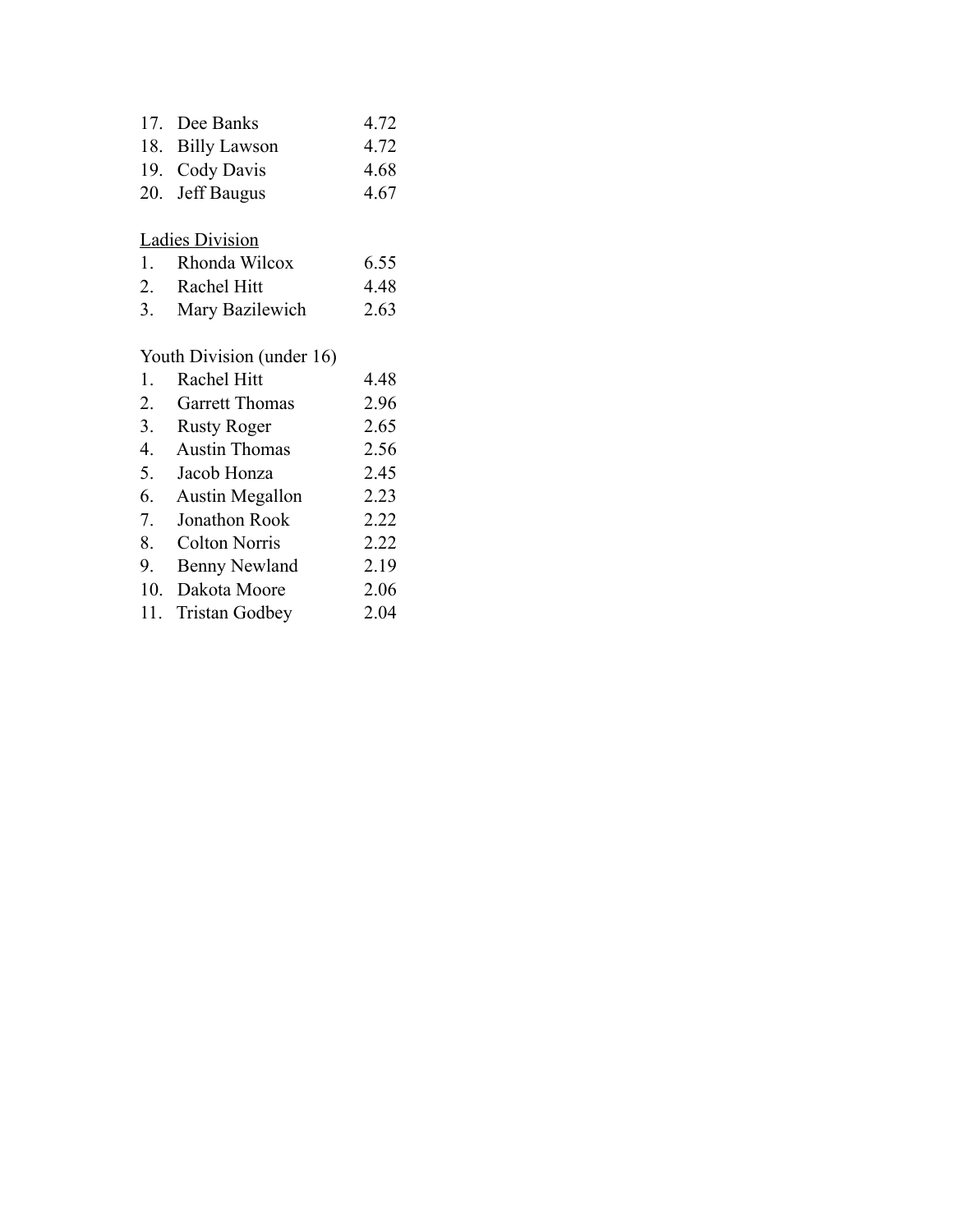

Despite the challenging winds and tough fishing, a good time was had by all with over \$8,000 in Door Prizes given away and Saturday afternoon BBQ, plus the opportunity to see the many anglers who have fished this event for 25+ years.

Plans for the 28th Annual event have been finalized so mark your calendar for April 2-3, 2011 at Log Cabin Park and join us for the "funnest" Tournament you will fish this year.

Good fishing in 2011,

The KCKL Tournament Staff